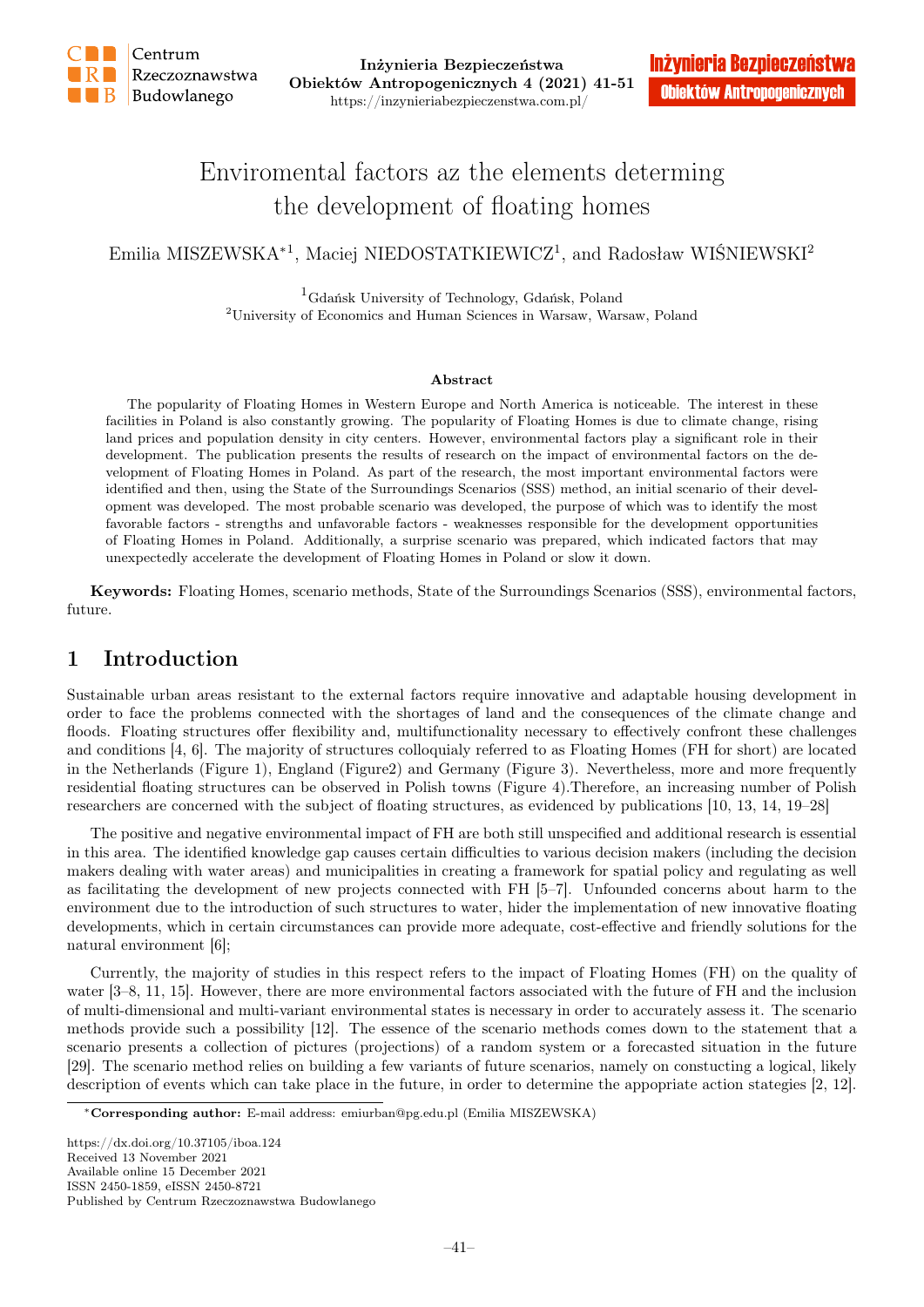

Figure 1. Estate of floating homes in Amsterdam [16]



Figure 2. Narrowboats moored next to Kew Bridge in London [1]

The State of the Surroundings Scenarios (SSS) evaluate the impact strength of individual processes (factors) on the research subject. The knowledge of the scenario creators and consultants are the basis of the evaluations.

This publication presents just the environmental aspect based on the State of the Surroundings Scenarios (SSS), which constitutes a part of the analysis of FH development possibility.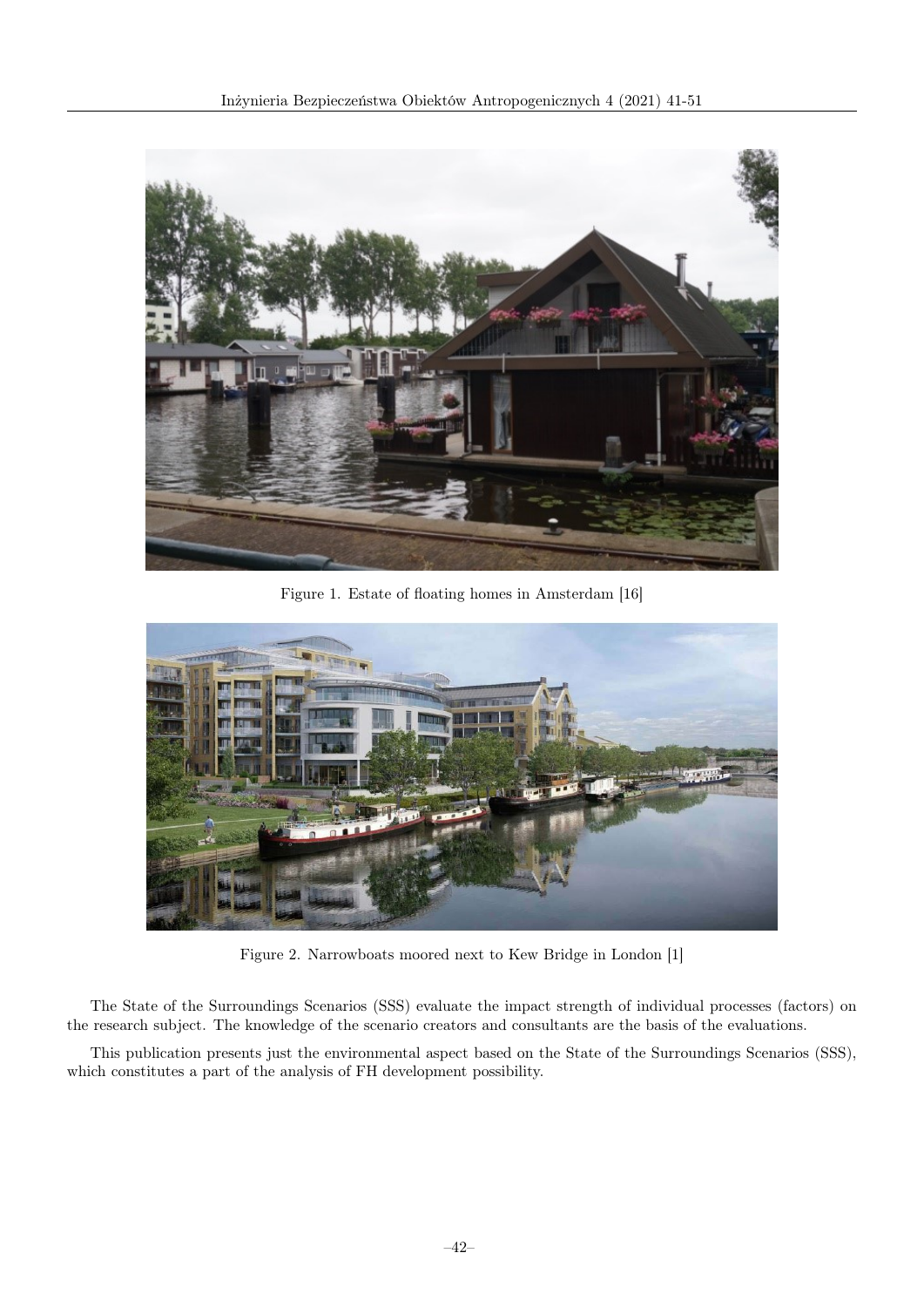

Figure 3. Floating House in Eibekkanaal, Hamurg, Germany [17]



Figure 4. Floating house located in the center of Gdańsk, Poland [18]

## 2 Methodology of conducting studies using the State of the Surroundings Scenarios (SSS)

The procedure of conducting studies connected with the development of FH followed the methodology used in the works [9, 12] is composed of 4 stages:

Stage 1 - Identification of the environmental factors, which have a decisive impact on the development of FH.

Stage 2 - Building a scenario focusing on an assessment of the identified processes in the environment in terms of strength (on a scale of  $-5$  to  $+5$ ) and determination of the likelihood of the influence of the factors concerned (0-1) within the framework of the trend considered (regression, stagnation, growth). The strength of the impact is measured in accordance with the ten-point scale adopted in the methodology, which is presented in Table 1.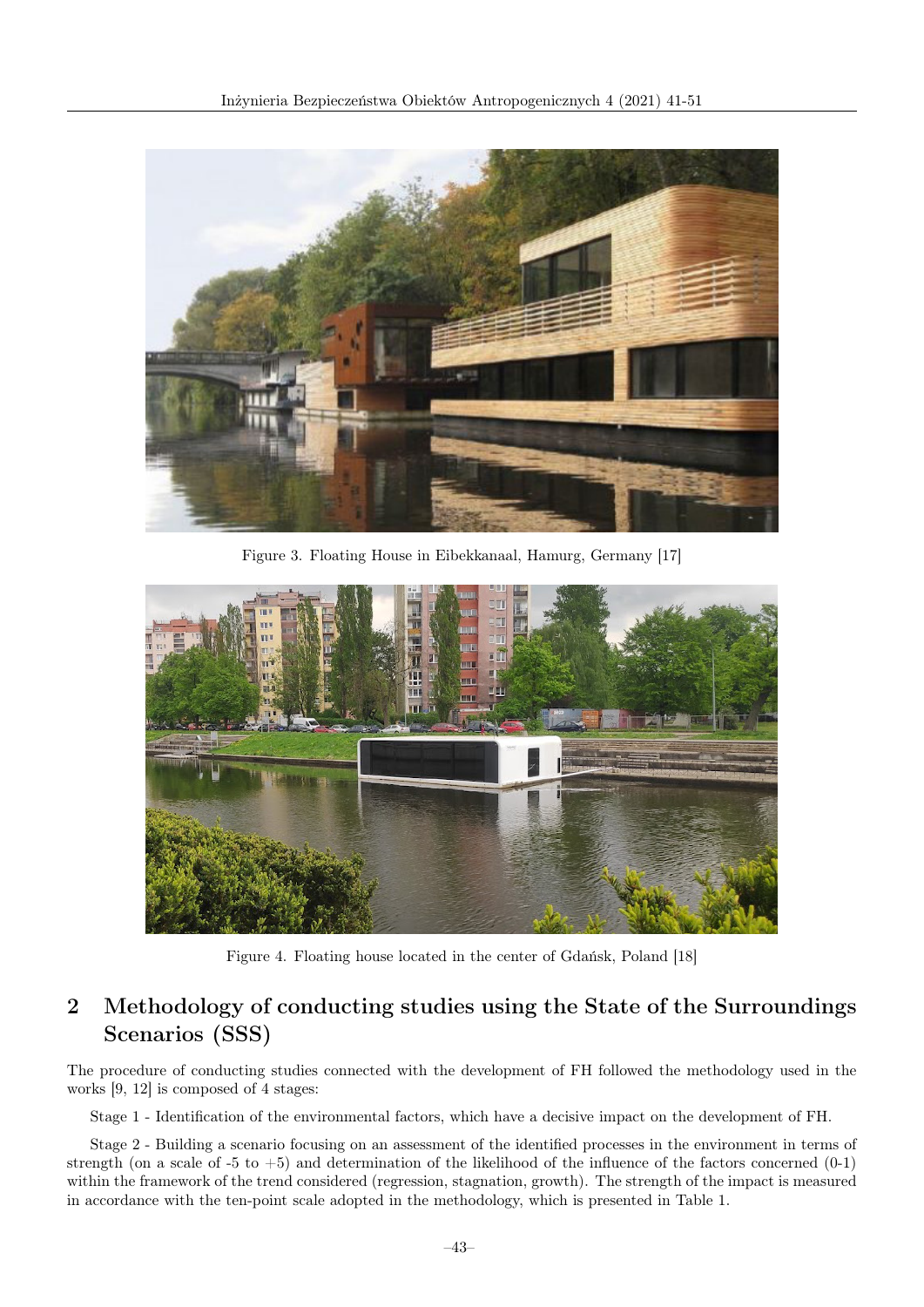Table 1. The strength of the impact of the factor influencing the future scenario – a 10-point scale (own study based on [9])

| The strength of a negative impact |      |          | The strength of a positive impact |                          |          |  |                |             |             |
|-----------------------------------|------|----------|-----------------------------------|--------------------------|----------|--|----------------|-------------|-------------|
| $-i$ )                            | -4   |          | -4                                | $\overline{\phantom{0}}$ |          |  |                |             |             |
| Very high                         | High | Moderate | Low                               | Very Low                 | Very low |  | Low   Moderate | $High \mid$ | ⊦ Very High |

Stage 3 - Arranging the trends according to particular scenarios:

- optimistic- based on the factors, which have the most positive influence- disregarded in the study,
- pessimistic- based on the factors, which have the most negative influence- disregarded in the study,
- surprise scenario- taking into account the factors, which are least likely to take place,
- the most probable scenario- based on the factors, which are most likely to take place, irrespective of a positive or negative strength of the impact.

Stage 4 - Implementation of accounting calculations, graphical presentation of the results, summary and drawing the conclusions.

## 3 Identification of the environmental factors influencing the development of FH

In the conducted analysis, the environmental factors, aggregated in groups of factors (also known as spheres), which are relevant for the object of the study are called determinants. The environment is understood as overall processes, phenomena and institutions influencing the object of the study. Within the research on the environment, 6 main spheres have been distinguished, i.e. environmental, socio-cultural, demographic, economic, technological and politicallegal. Groups of factors have been identified based on literature review, interview and self study. In the course of research, 46 factors were identified,10 of which were allocated to the environmental sphere. The environmental sphere factors under the research in this publication have been reported in Table 2.

| Sphere        | Factors                                          |  |  |  |
|---------------|--------------------------------------------------|--|--|--|
| Environmental | 1. Revitalization of the urban areas             |  |  |  |
|               | 2. Monitoring the aquatic environment            |  |  |  |
|               | 3. Uncontrolled expansion                        |  |  |  |
|               | 4. Eco-friendly solutions                        |  |  |  |
|               | 5. Alternative for land drainage                 |  |  |  |
|               | 6. Rising sea and ocean levels                   |  |  |  |
|               | 7. Rapid change in groundwater level             |  |  |  |
|               | 8. Hydrological drought                          |  |  |  |
|               | 9. Surface water resources                       |  |  |  |
|               | 10. Land protection by relocating towns to water |  |  |  |

Table 2. A listing of the environmental factors for the future scenarios of Floating Homes (FH)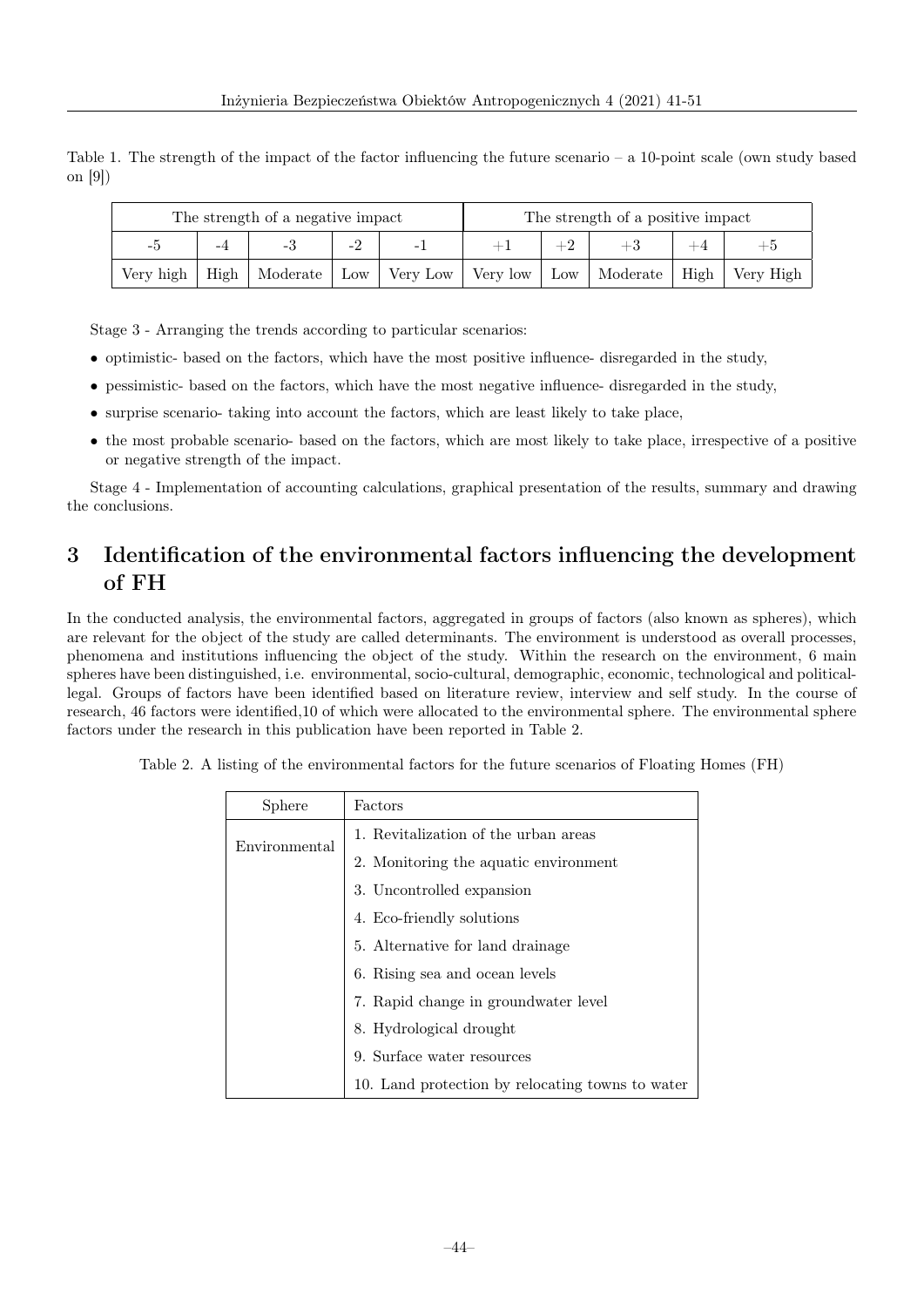## 4 Building a scenario of future Floating Homes (FH)in the aspect of the environmental factors

In order to build a surprise and the most probable scenario, a commercial spreadsheet has been used. On the grounds of the answers provided by the experts (individuals with professional experience in the field of the subject under examination), the arithmetic mean for the allocated probability values following the formula (1) and the arithmetic mean of the impact force assessment following the formula (2) for each factor, for 3 possible trends have been calculated and listed in Table 3. The factors with the highest probability of occurring were marked in green, similarly the factors with the lowest probability of occurring were marked in red. The arithmetic mean of the probability determination for the trend considered is as follows:

$$
m_{aP} = \frac{\sum_{i=1}^{n} P_i}{n} \tag{1}
$$

indications:

 $m_{aP}$  - the arithmetic mean of probability P for a particular trend of a factor under examination,

 $\sum_{i=1}^{n} P_i$  - the sum of the probability assessment of a factor for particular trend,

 $P_i$  - determination of the probability of a factor occurring, determined by individual experts for three possible trends according to the range from 0 to 1, which was adopted in the scenario method,

 $n -$  the number of responses provided by the experts.

Table 3. Summary of the results of the experts' final replies regarding the probability and severity of the impact of the individual trends and the environmental factors concerning the future of Floating Homes (FH) (own study)

| Factors $/$ trends in<br>the surroundings | Trends     | The strength<br>of the<br>impact of<br>-5 to $+5$ | Probability |
|-------------------------------------------|------------|---------------------------------------------------|-------------|
| 1. Revitalization of the                  | Growth     | 3                                                 | 0.37        |
| urban areas                               | Stagnation | 1                                                 | 0.47        |
|                                           | Regression | $-2$                                              | 0.16        |
|                                           | Sum        | 1.00                                              |             |
| 2. Monitoring the                         | Growth     | 3                                                 | 0.28        |
| aquatic environment                       | Stagnation | 1                                                 | 0.58        |
|                                           | Regression | $-1$                                              | 0.14        |
|                                           | Sum        | 1.00                                              |             |
| 3. Uncontrolled                           | Growth     | $-3$                                              | 0.37        |
| expansion                                 | Stagnation | $0(-1)$                                           | 0.42        |
|                                           | Regression | $\overline{2}$                                    | 0.21        |
|                                           | Sum        | 1.00                                              |             |
| 4. Eco-friendly                           | Growth     | 3                                                 | 0.49        |
| solutions                                 | Stagnation | 1                                                 | 0.39        |
|                                           | Regression | $-2$                                              | 0.12        |
|                                           | Sum        | 1.00                                              |             |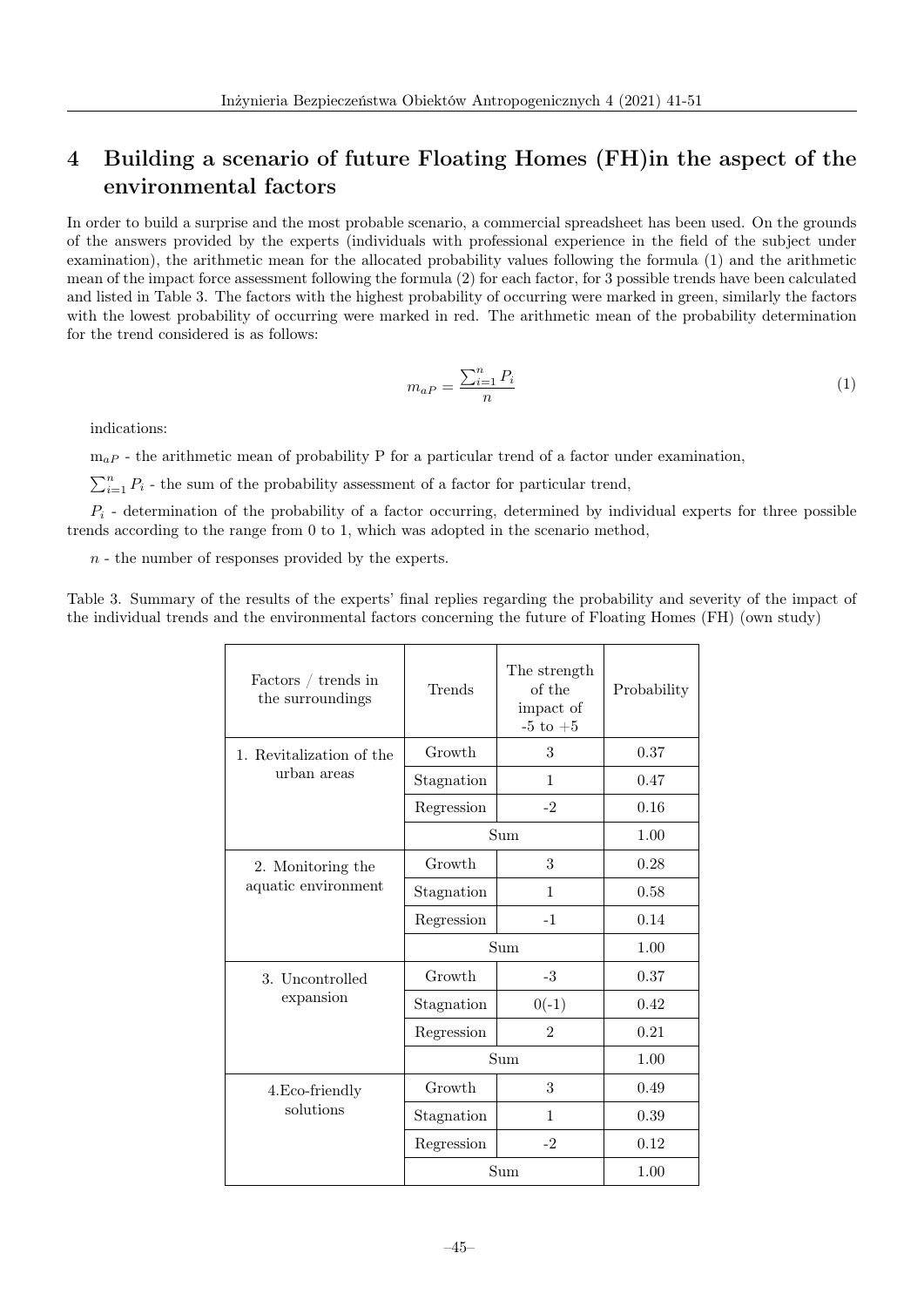| Factors $/$ trends in<br>the surroundings | Trends     | The strength<br>of the<br>impact of<br>-5 to $+5\,$ | Probability |  |
|-------------------------------------------|------------|-----------------------------------------------------|-------------|--|
| 5. Alternative for land                   | Growth     | 3                                                   | 0.30        |  |
| drainage                                  | Stagnation | 0(1)                                                | 0.56        |  |
|                                           | Regression | -2                                                  | 0.14        |  |
|                                           | Sum        | 1.00                                                |             |  |
| 6. Rising sea and ocean                   | Growth     | 3                                                   | 0.35        |  |
| levels                                    | Stagnation | 1                                                   | 0.53        |  |
|                                           | Regression | $-1$                                                | 0.12        |  |
|                                           | Sum        | 1.00                                                |             |  |
| 7. Rapid change in                        | Growth     | 3                                                   | 0.38        |  |
| groundwater level                         | Stagnation | $0(-1)$                                             | 0.47        |  |
|                                           | Regression | $-2$                                                | 0.15        |  |
|                                           | Sum        | 1.00                                                |             |  |
| 8. Hydrological                           | Growth     | $-2$                                                | 0.17        |  |
| drought                                   | Stagnation | 1                                                   | 0.54        |  |
|                                           | Regression | $\overline{2}$                                      | 0.29        |  |
|                                           | Sum        | 1.00                                                |             |  |
| 9. Surface water                          | Growth     | $\overline{2}$                                      | 0.33        |  |
| resources                                 | Stagnation | 1                                                   | 0.52        |  |
|                                           | Regression | $0(-1)$                                             | 0.15        |  |
|                                           | Sum        | 1.00                                                |             |  |
| 10. Land protection by                    | Growth     | $\overline{2}$                                      | 0.21        |  |
| relocating towns to<br>water              | Stagnation | 1                                                   | 0.61        |  |
|                                           | Regression | $-1$                                                | 0.18        |  |
|                                           | Sum        | 1.00                                                |             |  |

Table 3. Summary of the results of the experts' final replies regarding the probability and severity of the impact of the individual trends and the environmental factors concerning the future of Floating Homes (FH) (own study)

 $\Gamma$ 

The arithmetic mean of the impact force assessment for the trend considered:

$$
m_{aR} = \frac{\sum_{i=1}^{n} R_i}{n} \tag{2}
$$

indications:

 $m_{aR}$  - the arithmetic mean of the impact force R of a given trend for the factor considered,

 $\sum_{i=1}^{n} R_i$  - the sum of the severity impact assessment for a given trend,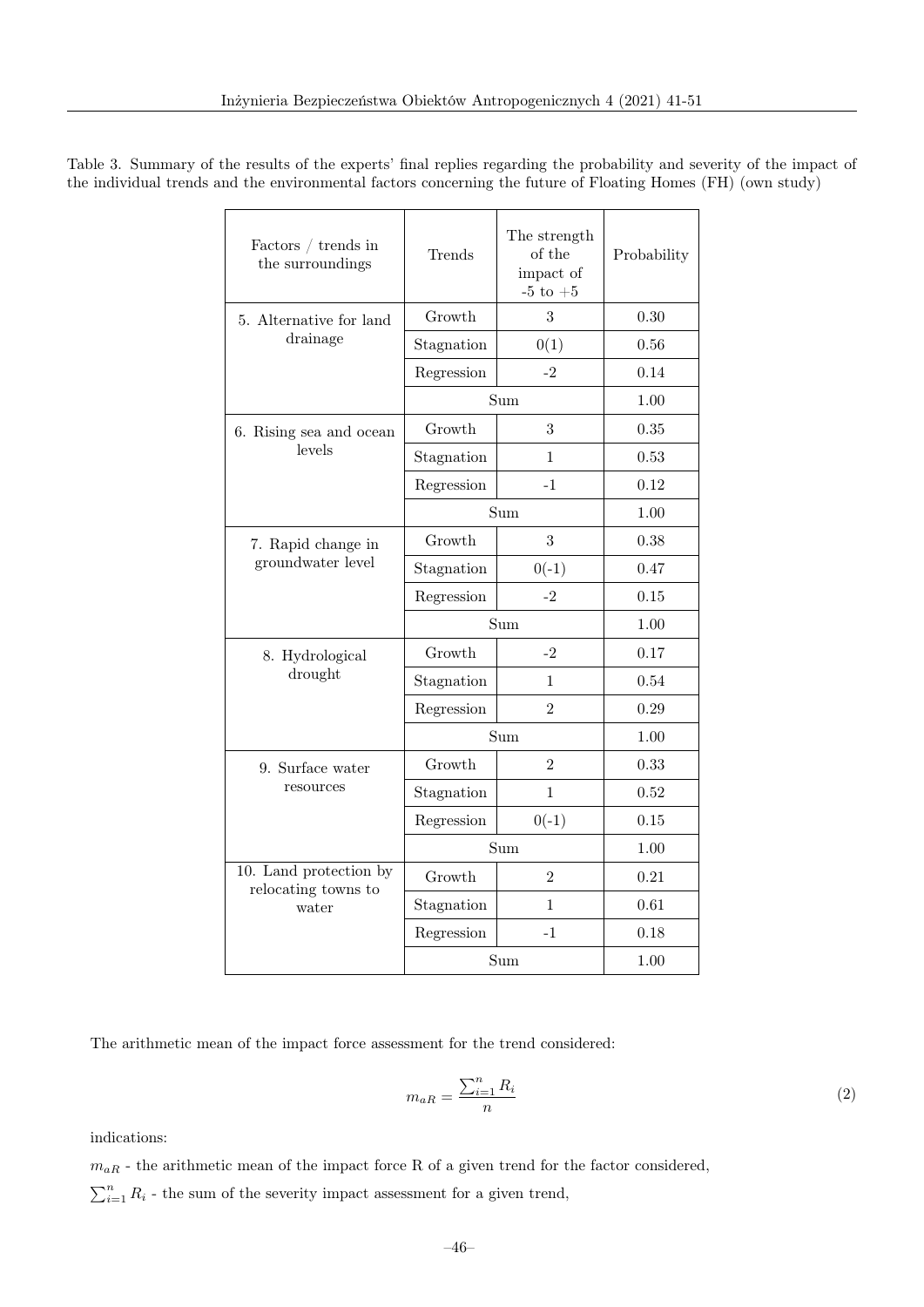$R_i$  - the severity impact defined by individual experts for three possible trends according to the scale  $[-5;-4;-3;-2;-1;$ 1; 2; 3; 4; 5] adopted in the scenario method,

 $n -$  the number of responses provided by the experts.

### 5 Trends of the environmental factors for particular future scenarios

#### 5.1 The Surprise scenario

The design of a surprise scenario is based on the choice of factors, which are least likely to take place regardless of the potential influence strength of a positive or a negative trend under consideration [9] and calculating the arithmetic mean using the formula (3). The results have been presented in Table 4.

The arithmetic mean of the environmental sphere impact strength assessment- the surprise scenario:

$$
m_{aN} = \frac{\sum_{i=1}^{n} m_{aR}}{n}
$$
\n<sup>(3)</sup>

indications:

 $m_{aN}$  the arithmetic mean of the evaluation, the arithmetic mean of the influence forces  $m_{aR}$  of the trend with the lowest value of probability of the factor being examined,

 $\sum_{i=1}^{n} m_{aR}$  - the sum of the arithmetic mean of the influence force of the trends with the lowest probability value of the factors considered within the analysed sphere,

 $m_{aR}$  - the arithmetic mean of the impact force R of a given trend for the factor considered,

 $n -$  the number of factors in a given sphere.

Table 4. The structure of the surprise scenario of the future (own study based on [9])

| Scenario elements                                | Probability | The strength<br>of a negative<br>impact | The strength<br>of a positive<br>impact |
|--------------------------------------------------|-------------|-----------------------------------------|-----------------------------------------|
| Environmental factors                            |             |                                         |                                         |
| 1. Revitalization of the urban areas             | 0.16        | $-2$                                    |                                         |
| 2. Monitoring the aquatic environment            | 0.14        | $-1$                                    |                                         |
| 3. Uncontrolled expansion                        | 0.21        |                                         | $\overline{2}$                          |
| 4. Eco-friendly solutions                        | 0.12        | $-2$                                    |                                         |
| 5. Alternative for land drainage                 | 0.14        | $-2$                                    |                                         |
| 6. Rising sea and ocean levels                   | 0.12        | $-1$                                    |                                         |
| 7. Rapid change in groundwater level             | 0.15        | $-2$                                    |                                         |
| 8. Hydrological drought                          | 0.17        | $-2$                                    |                                         |
| 9. Surface water resources                       | 0.15        | $-1$                                    |                                         |
| 10. Land protection by relocating towns to water | 0.18        | $-1$                                    |                                         |
| Medium strength of influence                     | $-1.56$     | $\overline{2}$                          |                                         |

#### 5.2 The most probable scenario

The final stage of the analysis is to summarize the trends for each factor with the highest probability of occurrence, including the value of the impact strength and calculating separately the arithmetic mean for the positive and negative impact strength following the formula (4). The results have been presented in Table 5.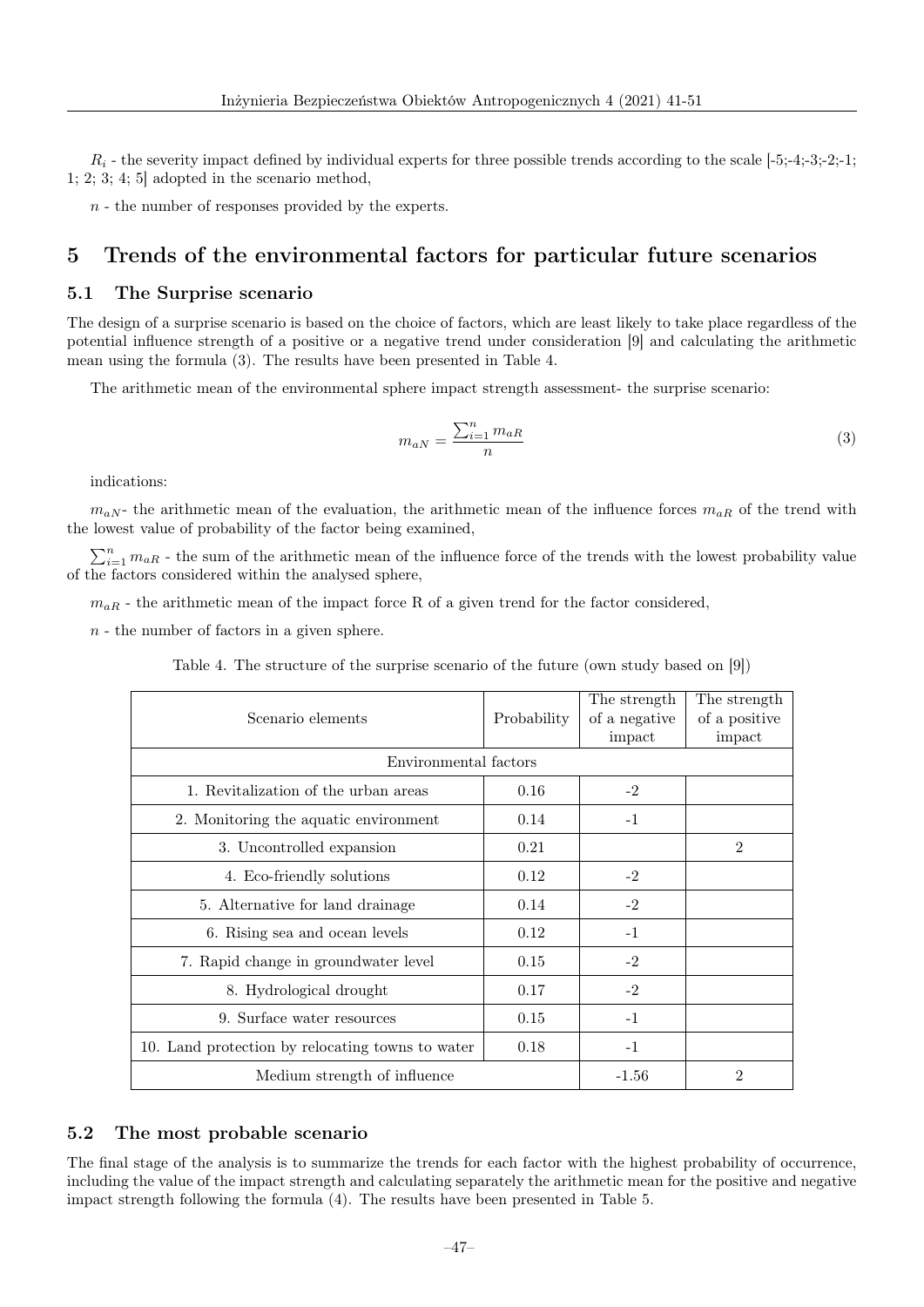The arithmetic mean of the environmental sphere impact strength assessment- the most probable scenario:

$$
m_{aNP} = \frac{\sum_{i=1}^{n} m_{aR}}{n} \tag{4}
$$

indications:

 $m_{aN}$  the arithmetic mean of the evaluation, the arithmetic mean of the influence forces  $m_{aR}$  of the trend with the highest value of probability of the sphere being examined,

 $\sum_{i=1}^{n} m_{aR}$  - the sum of the arithmetic mean of the influence force of the trends with the highest positive value and the lowest negative value of the factors considered within the analysed sphere,

 $m_{aR}$  - the arithmetic mean of the impact force R of a given trend for the factor considered,

 $n$  –the number of factors in a given sphere.

| Scenario elements                                | Probability | The strength<br>of a negative<br>impact | The strength<br>of a positive<br>impact |
|--------------------------------------------------|-------------|-----------------------------------------|-----------------------------------------|
| Environmental factors                            |             |                                         |                                         |
| 1. Revitalization of the urban areas             | 0.47        |                                         | 1                                       |
| 2. Monitoring the aquatic environment            | 0.58        |                                         | 1                                       |
| 3. Uncontrolled expansion                        | 0.42        | $-1$                                    |                                         |
| 4. Eco-friendly solutions                        | 0.49        |                                         | 3                                       |
| 5. Alternative for land drainage                 | 0.56        |                                         | 1                                       |
| 6. Rising sea and ocean levels                   | 0.53        |                                         | 1                                       |
| 7. Rapid change in groundwater level             | 0.47        | $-1$                                    |                                         |
| 8. Hydrological drought                          | 0.54        |                                         | 1                                       |
| 9. Surface water resources                       | 0.52        | $\mathbf{1}$                            |                                         |
| 10. Land protection by relocating towns to water | 0.61        |                                         | 1                                       |
| Medium strength of influence                     |             | $-1.00$                                 | 1.25                                    |

Table 5. The structure of the most likely future scenario (own study based on [9])

## 6 The analysis of Floating Homes (FH) development opportunities in the aspect of the environmental factors

Preparation of the State of the Surroundings Scenarios provides an opportunity to learn about future restrictions of formulating strategy. It allows to evaluate the surroundings of the object of study according to the leading criterion and building so-called early warning systems [9, 12]. In order to achieve this, it is necessary to create a summary as shown in Figure 1, which shows the State of the Surroundings Scenarios system for the environmental sphere under consideration. The factors listed in the summary have been identified not only by name, but also by number in brackets for easier reading of tables and graphs.

#### 6.1 The evaluation of the environment heterogeneity

It is possible to observe heterogeneous and poorly structured environment when the extent of the most likely scenario in the individual spheres is large [9, 12]. The largest span in the most probable scenario can be observed between the factors with the most negative probability of occurrence, namely the uncontrolled expansion (3) and rapid change in groundwater level (7) and the factors with the most positive probability of occurrence, such as eco- friendly solutions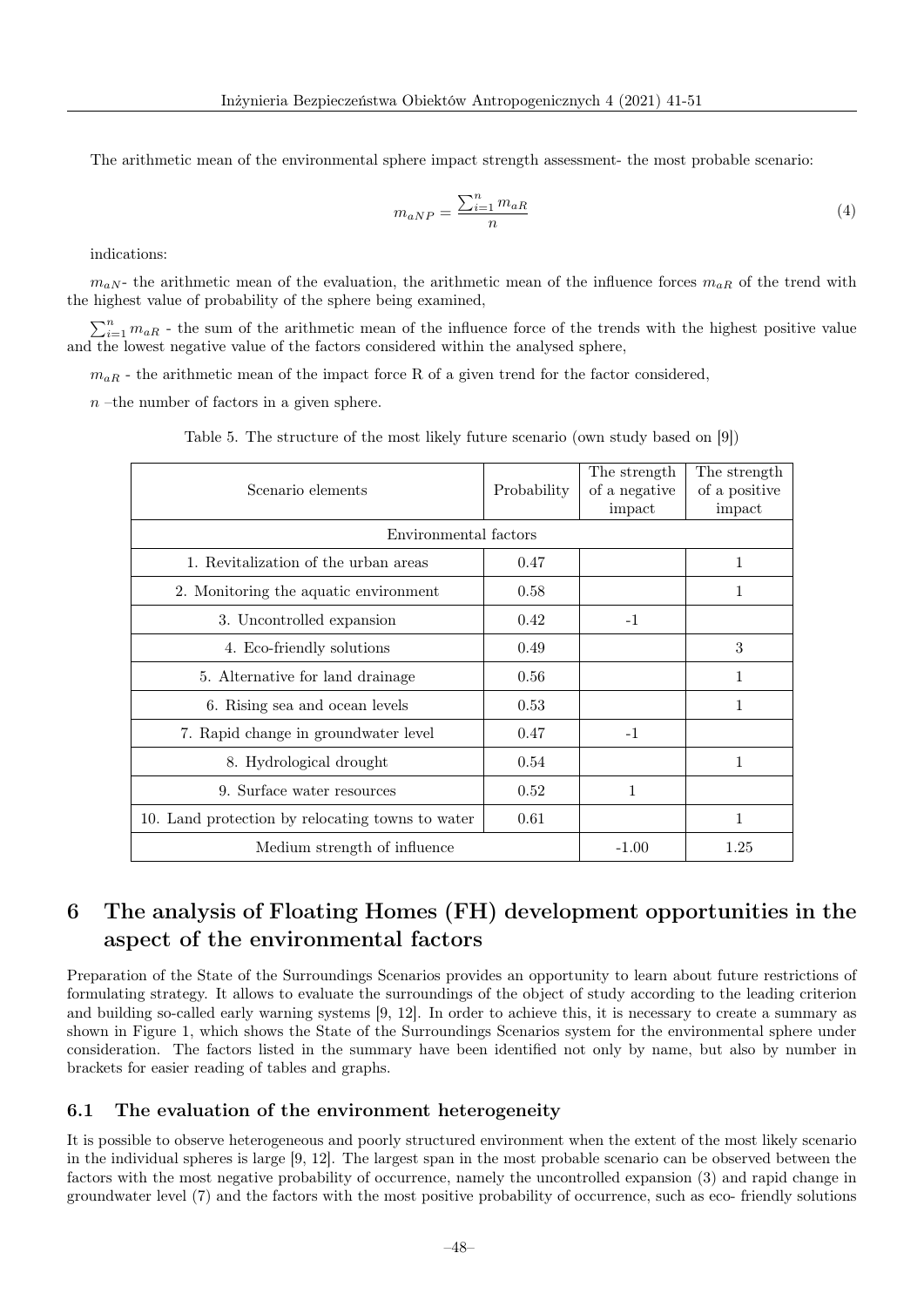

(4). This means that the issues and problems contibuting to the factors indicated, are difficult to identify and structure. The scope of their definition is broad and contains plenty of smaller elements requiring detailed review. On a basis of an example of the uncontrolled expansion, it can be shown that the environment should be considered heterogeneous because legal regulations do not define objects such as FH, there are no rules to enforce the creation of such facilities without supervision of the institutions such as the Maritime Office, the Polish Ship Register or the Inland Navigation Office. Furthermore, there are no designated areas for locating FH, therefore they can be found not only in places where they are permitted to moor, but also where mooring is prohibited.

## 7 The leading processes

The leading processes are considered to be the factors from the scenario, which are the most likely to occur with boththe positive and the negative consequences [9, 12]. They are the foundation for the development and implementation of the strategy drawn up on the basis of them. The most likely positive factors are respectively, land protection by a relocation of towns to water  $(10)$  - 61%, monitoring the aquatic environment  $(2)$  - 58% and an alternative to wetland drainage  $(5)$  – 56%. The most likely negative determinants are the rapid change in groundwater level  $(7)$  – 47% and monitoring the aquatic environment  $(2) - 42\%$ .

#### 7.1 Early warning systems

The surprise scenario allows to estimate the potential strength of the phenomena which can unexpectedly influence the implementation of the strategy [9, 12]. In Figure 1, it can be seen that 9 out of 10 factors (except for factor 3) can negatively affect the development of FH. This indicates that according to experts, the environmental development of FH is generally positive in nature. Observation of the potential changes in the predicted changes will result in the inhibition of the process which in turn will negatively impact the research subject. The most unexpected phenomenon would be the admission to uncontrolled expansion (3), which would actually increase the number of water construction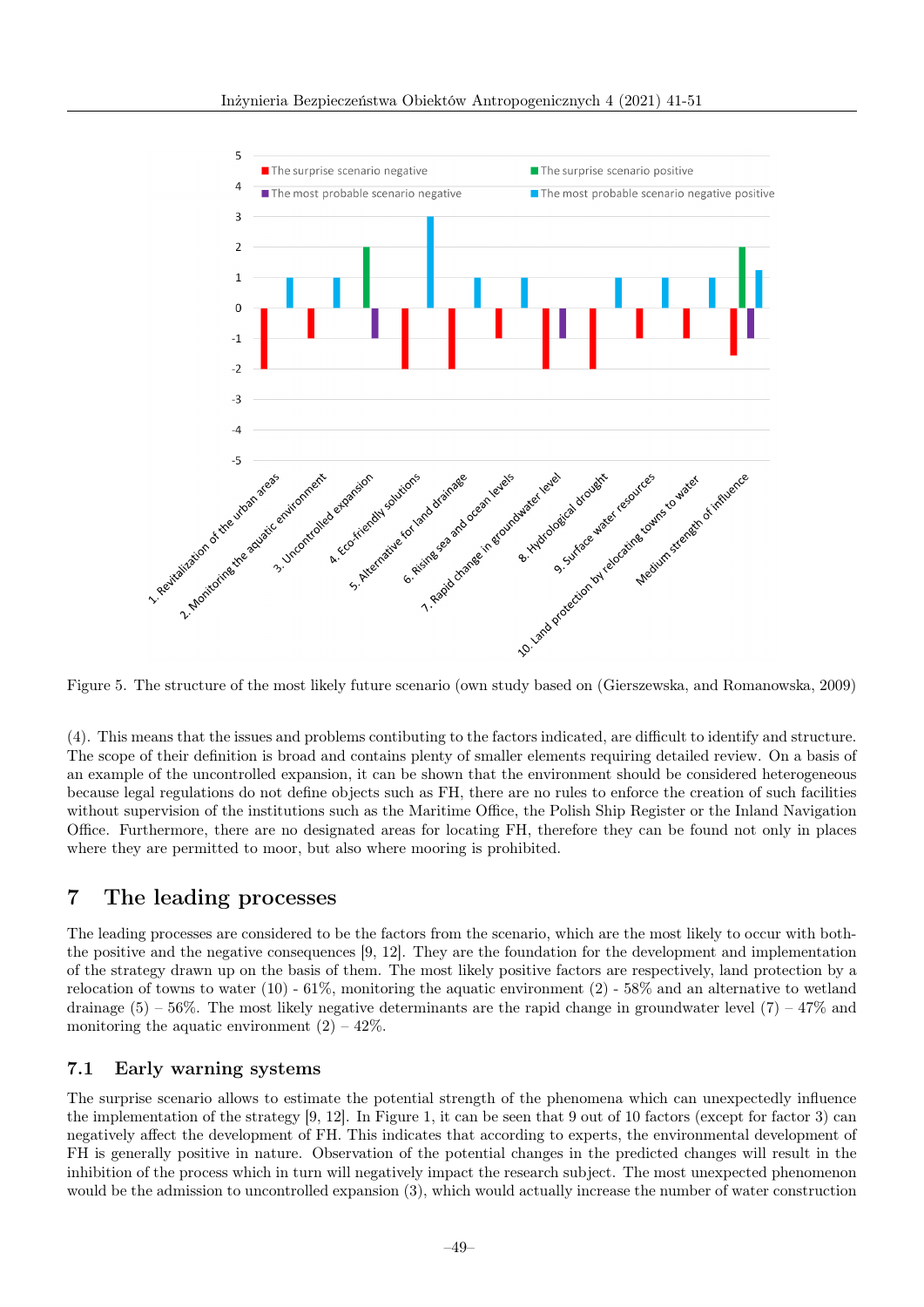structures - value 2. However, according to experts, the number will grow even more if some unexpected factors will inhibit this by suspension of revitalization in the urban areas  $(1)$ , no eco-friendly solutions in such structures  $(4)$ , constant move towards land drainage for development (5), introduction of comprehensive protection against rapid change in groundwater level (7) and halting the hydrologic drought process in Poland. All of these factors were valued at -2.

### 8 Conclusions

Based on the studies conducted using the State of the Surroundings Scenarios method, instead of one consistent picture of the future, two extreme scenarios are obtained, namely the most likely and the surprise scenario. On that basis we are able to point out the factors which should be addressed in the process of building a strategy of FH development. The development of Floating Homes will continue and the future connected with the environmental factors can be considered positive.

The strongest feature which should be used and promoted is the eco-friendly solutions (4) that are willingly applied in this type of structures. The biggest weakness of this process is considered to be the uncontrolled expansion (3) and the rapid change in groundwater level (7).

The FH development process in Poland will be unexpectedly brought to a halt due to the occurance of factors such as the suspension of the urban areas revitalization (1), no implementation of eco-friendly solutions in such structures (4), constant move towards land drainage for development (5) and introduction of comprehensive protection against rapid change in groundwater level (7). In contrast, the admission to uncontrolled expansion of such structures will effectively lead to a significant increase in their numbers (3). The continuous monitoring of the factors specified in the surprise scenario enables the building of an early warning system, that is to implement a plan to prevent the adverse effects of FH development for the environment.

### References

- 1. Berkeley House http://www.berkeleygroup.co.uk.
- 2. Bieniok, H. Metody sprawnego zarzadzania (Placet, Warszawa, 2001).
- 3. De Buck, M. & van der Linden, K. Indicatief onderzoek naar de mogelijke effecten van drijvende bebouwing op de waterkwaliteit Masters thesis (Hogeschool van Amsterdam, Faculty of Technology, Amsterdam, 2014), 82.
- 4. De Graaf, R. Innovations in urban water management to reduce the vulnerability of cities Doctoral dissertation (TU Delft, 2009).
- 5. De Lima, R. L. P., Boogaard, F. C. & de Graaf, R. E. Innovative dynamic water quality and ecology monitoring to assess about floating urbanization environmental impacts and opportunities in. Conference Paper, IWW Amsterdam International Water Week. 2015 (2015).
- 6. (eds de Lima, R. L. P., Boogaard, F., de Graaf, R., Pires, D. L. & Sazanov, V.) Monitoring the impacts of floating structures on the water quality and ecology using an underwater drone Conference Proceedings: 36th IAHR World Congress. 36 (2015).
- 7. F.C., B. & de Graaf R.E. Effecten drijvende constructies op waterkwaliteit. Kennis en marktontwikkeling drijvend bouwen The Netherlands, Tauw, Amsterdam, 49 (2014).
- 8. Foka, E. Water quality Impact of floating Houses: A study on the effects of dissolved oxygen levels Masters thesis (The Netherlands: TU Delft, Civil Engineering and Geosciences, Delf, 2014), 8.
- 9. Gierszewska, G. & Romanowska, M. Analiza Strategiczna Przedsiebiorstwa (Polskie Wydawnictwo Ekonomiczne, Warszawa, 2009).
- 10. Golebiewski, J. Rozwoj idei zamieszkiwania w domu na wodzie w Polsce na tle doswiadczen wybranych panstw europejskich. Czy mieszkanie na wodzie stanowi realna alternatywe dla tradycyjnych form zamieszkania w Polsce? Srodowisko Mieszkaniowe 11, 130–136 (2013).
- 11. Hartwich, H. Preliminary study for an environmental impact assessment of floating cities, 55 Potsdam: University of Potsdam, 2014.
- 12. Kalakowska J.and Pawlowski, E., Trzcielinska J.and Trzcielinski, S. & H., W.-K. Zarzadzanie strategiczne. Metody analizy strategicznej z przykladami (Wydawnictwo Politechniki Poznanskiej, 2010).
- 13. Karczewski, A. & Piatek, L. The influence of the cuboid floats parameters on the stability of a floating building. Polish Maritime Research 27, 16–21 (2020).
- 14. Kazimierczak, I. & Zaremba, K. Paradoks budynkow plywajacych. Warunki Techniczne.PL 2, 57–61 (2013).